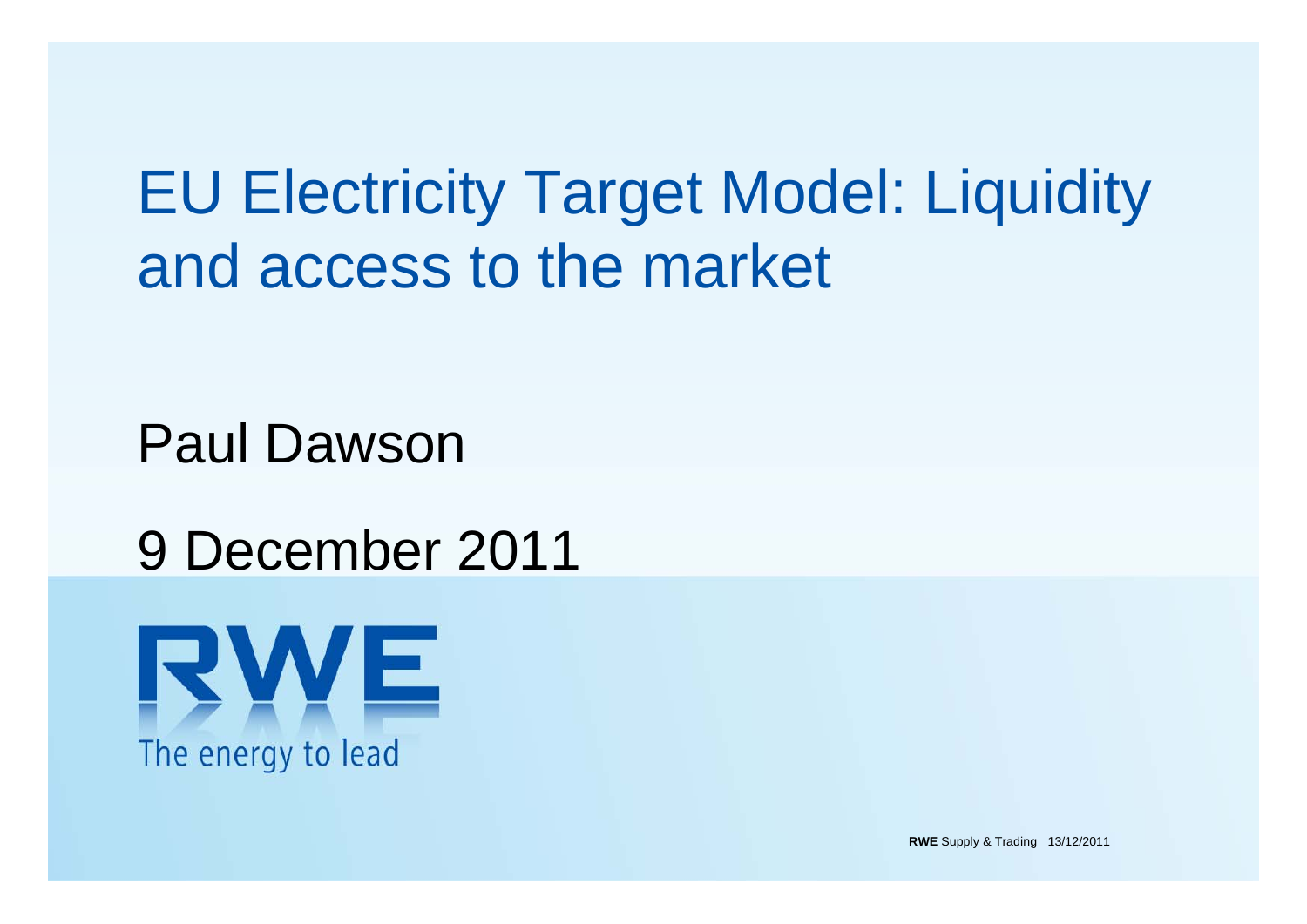# The Union

**Dominatia**









**RWE** Supply & Trading  $13/12/2011$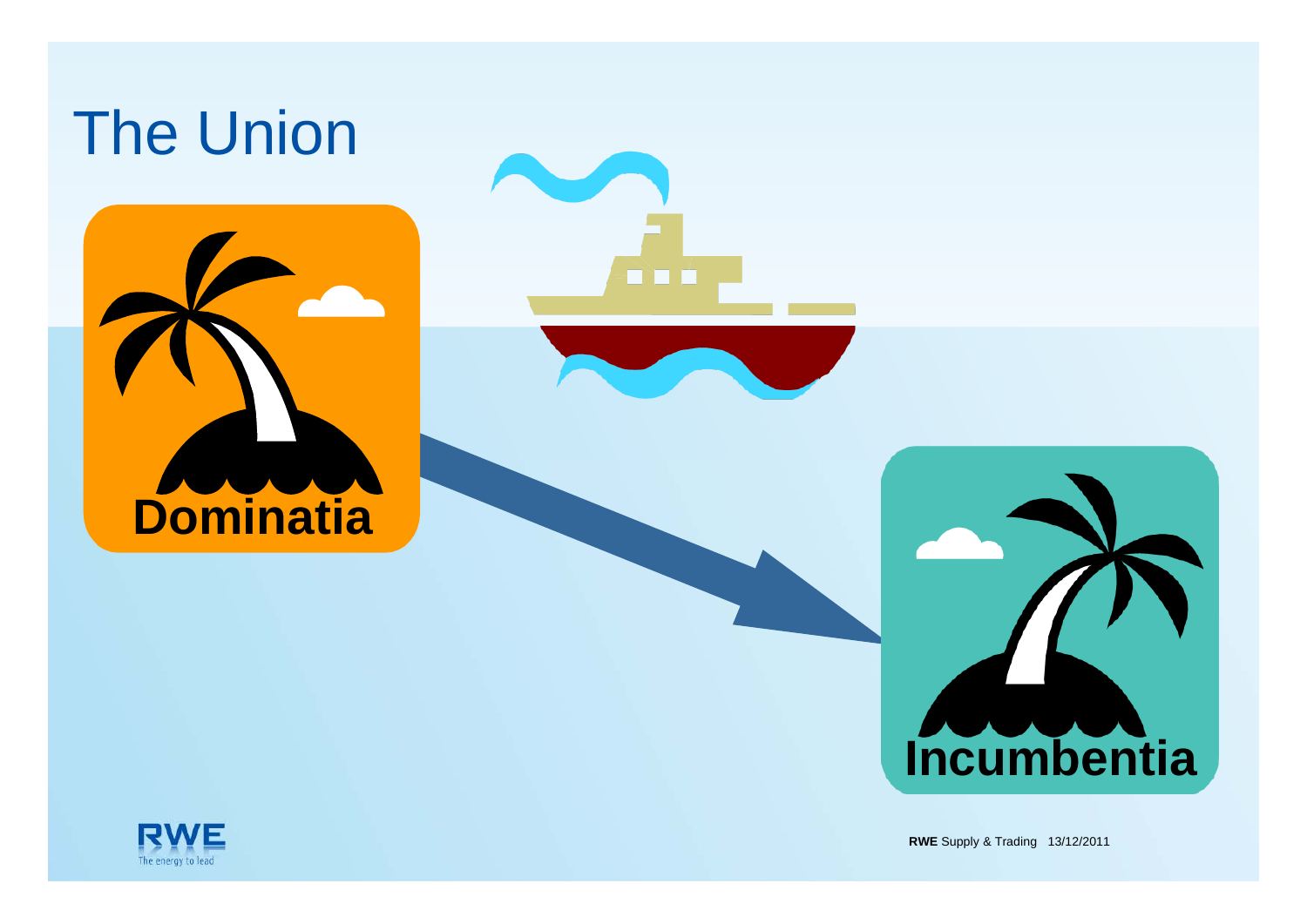## So what is the biggest problem for the internal energy market in Dominatia-Incumbentia Union?

1. There's only one boat?

- 2. The boat sails half empty?
- 3. Boat operator levy?

4. Market and booking timetable?

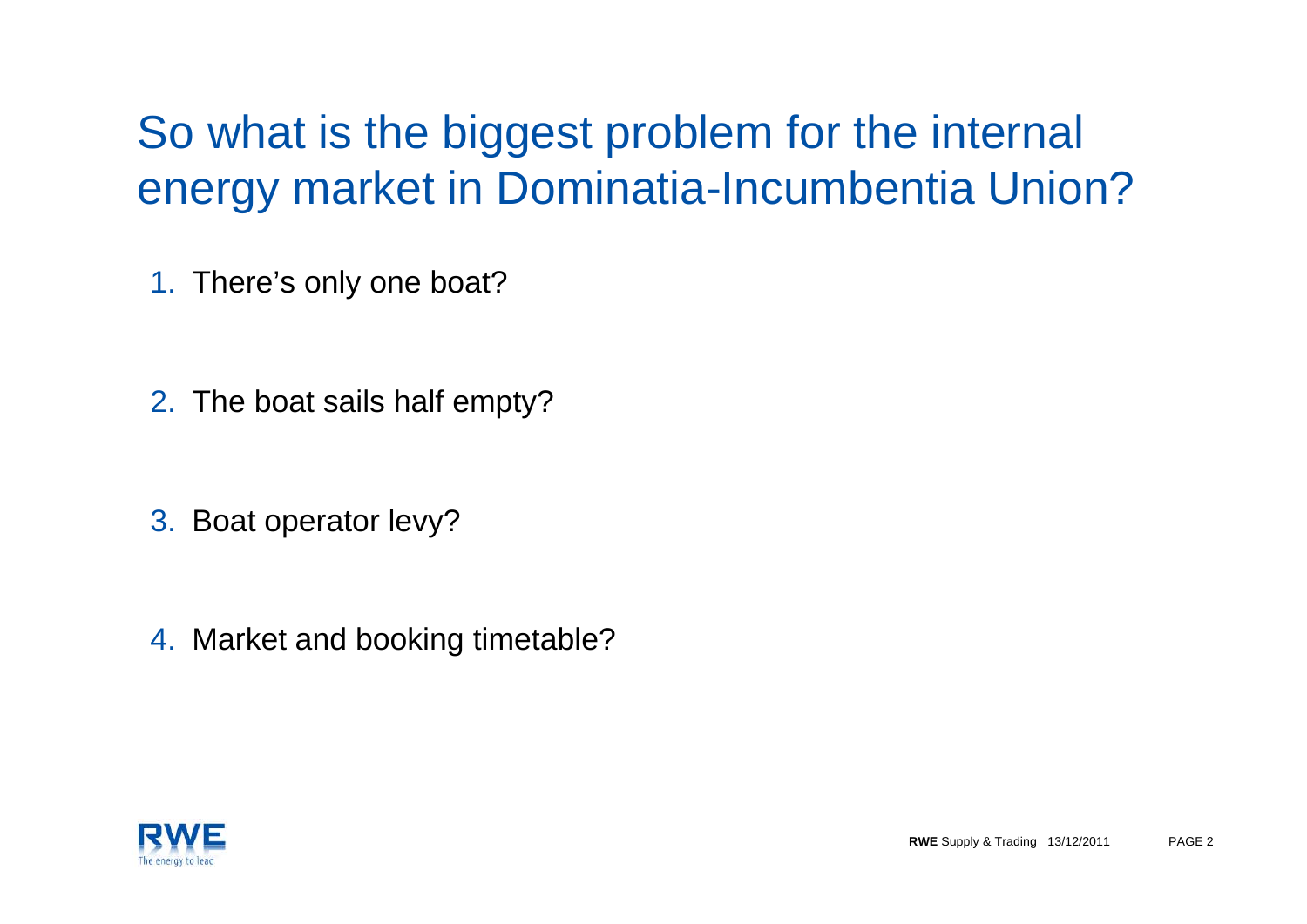### So what is the biggest problem for the internal energy market in Dominatia-Incumbentia Union?

1. There's only one boat?



Network capacity constraints

2. The boat sails half empty?



Optimal calculation of capacity

3. Boat operator levy?



Optimal sale and expansion

4. Market and booking timetable?

Optimal capacity allocation and congestion management

Target model only address part of the picture ….

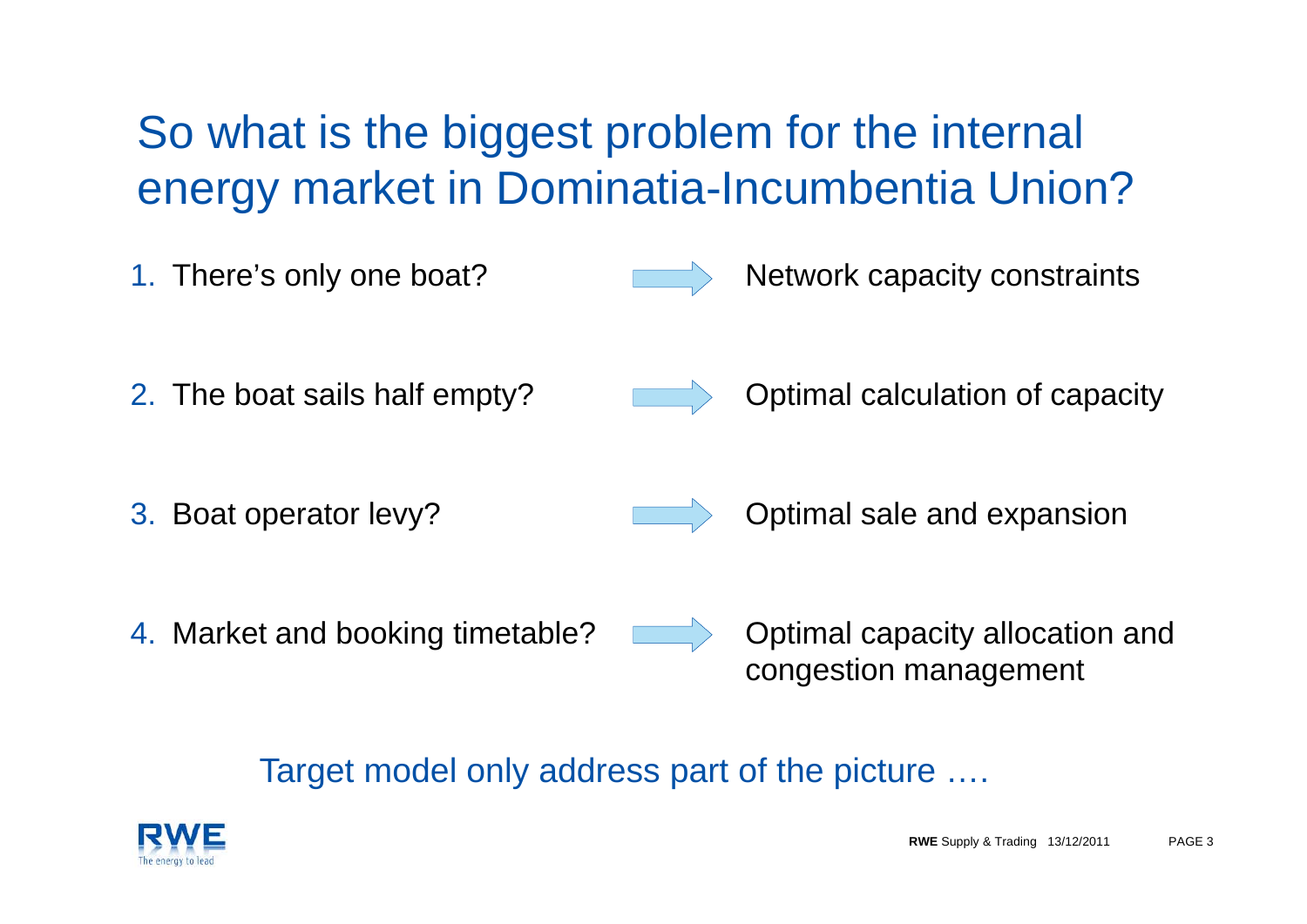#### Transmission rights: trading requirements

- > Term transmission rights corresponding to trading horizon
	- Spot only price for transport = unhedged cross-border positions
	- $-$  reduced competition and liquidity
- > Rights <u>must</u> be financially firm
	- $-$  like any other commodity
- > TSOs must <u>sell</u> sufficient rights
	- Nordic CFDs won't and don't work
	- $-$  Don't overly fragment delivery points
- > Regulatory framework should therefore provide TSOs with incentives:
	- To maximise sales of cross-border capacity
	- $-$  To ensure firmness of capacity

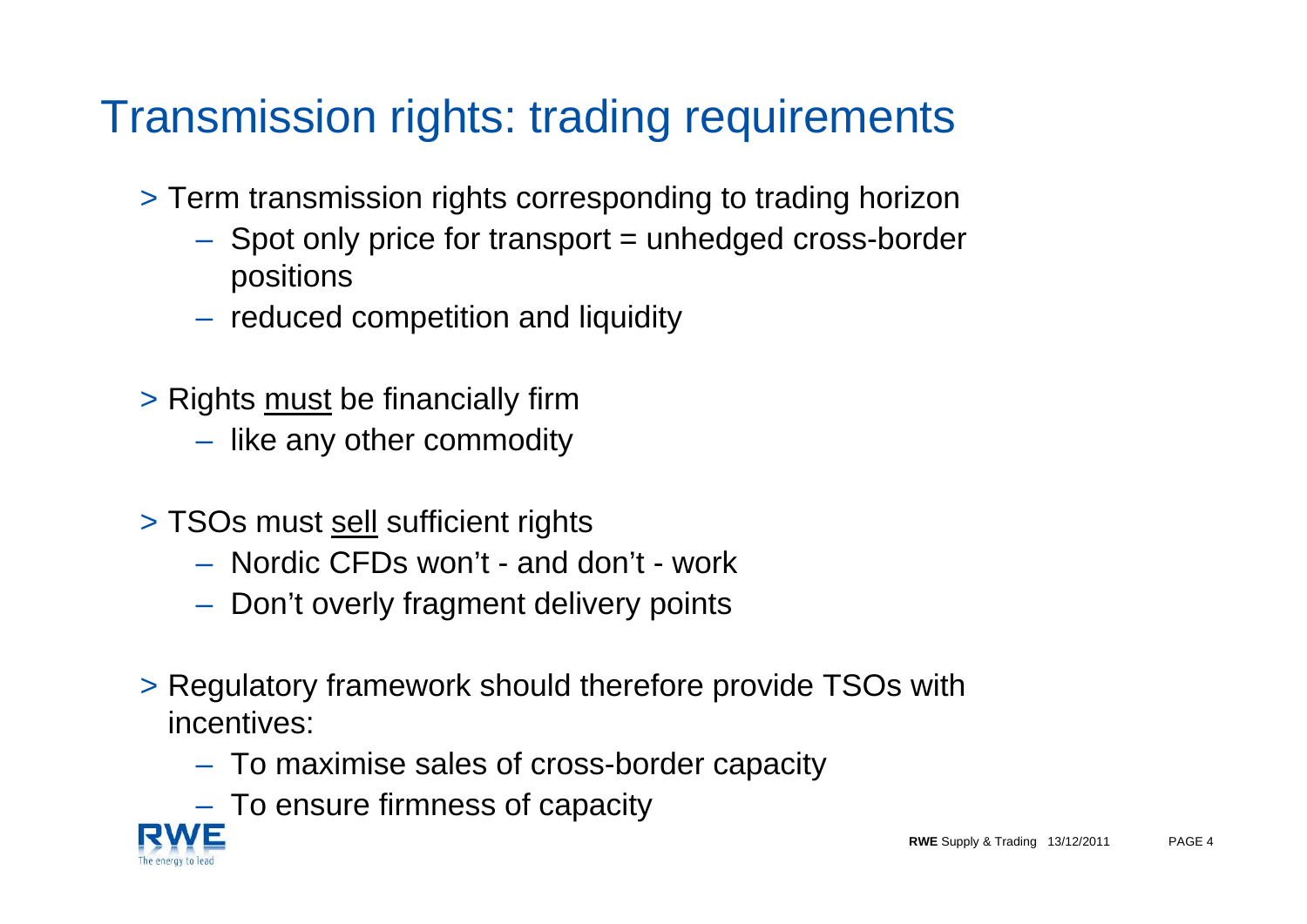#### EU Target Model



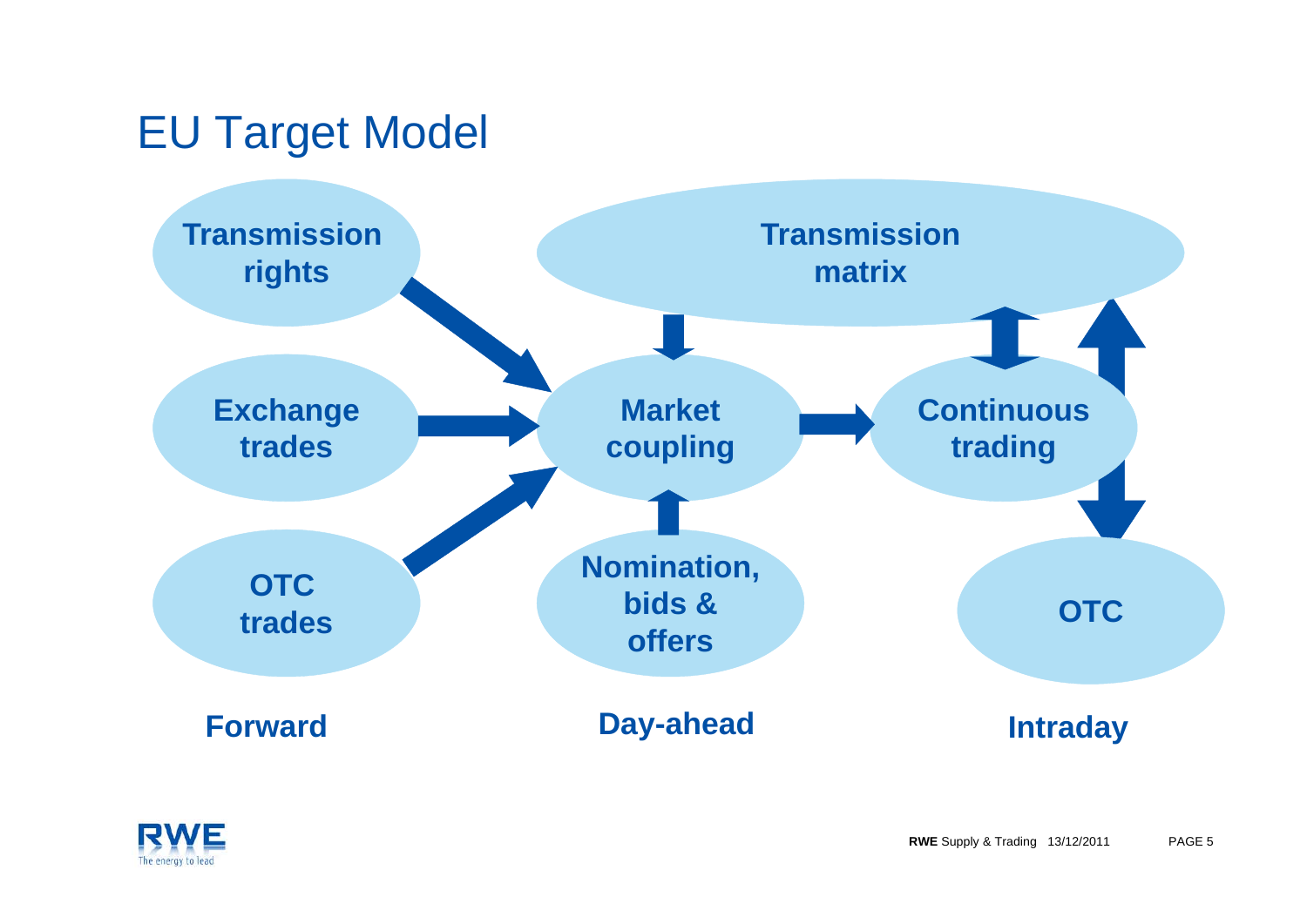### Transmission rights: physical or financial?

- > In theory (or endgame)
	- $-$  Indifferent: PTRs (with UIOSI) can do anything FTRs can do
- > In practice (or transition)
	- Comparable, reliable and fair spot indices
	- Avoid unhedgeable basis risks
	- Respect established trading norms (OTC vs exchange)

#### Immediate move to FTRs may not be possible ….

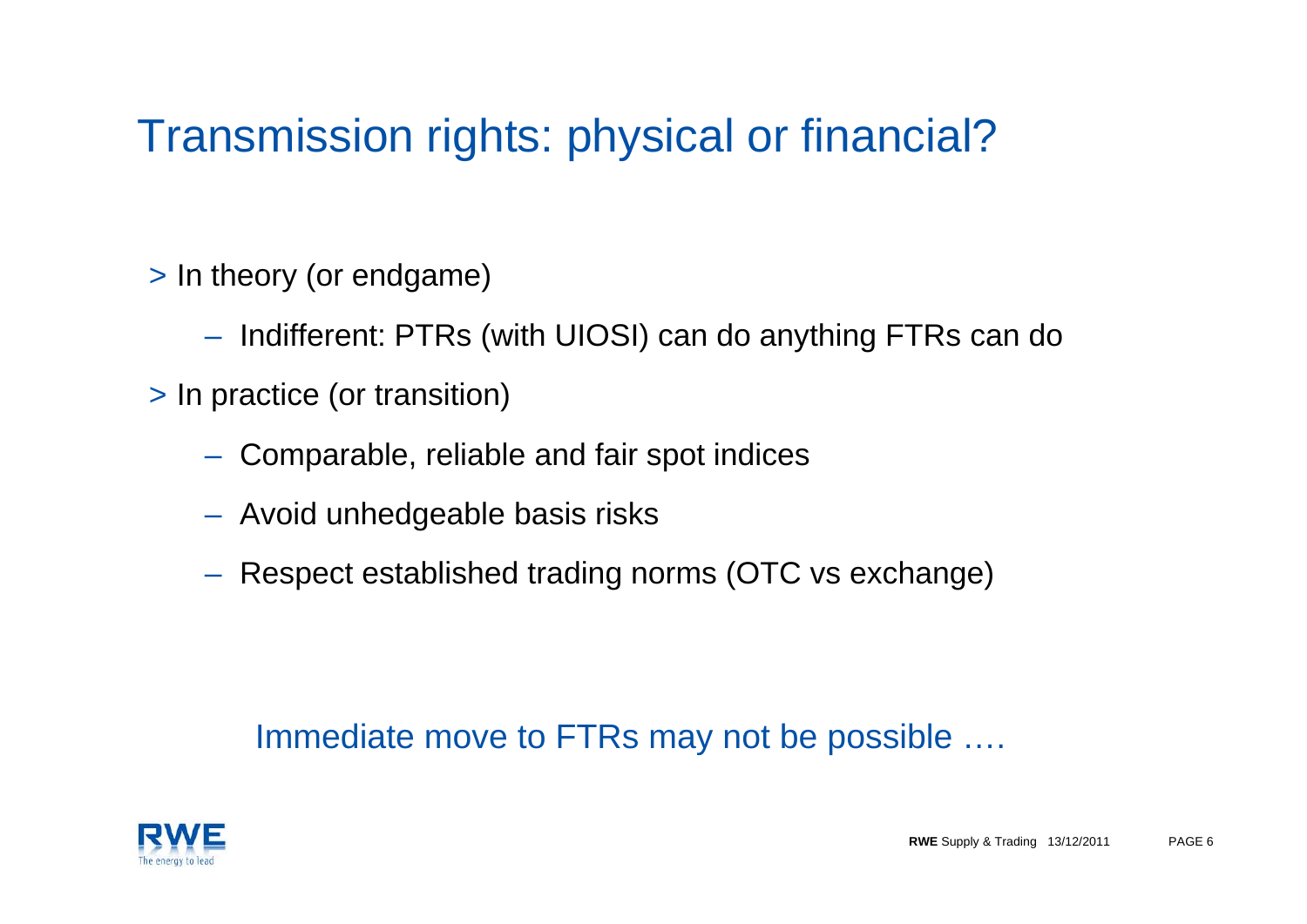#### Transmission rights: rights or obligations

- > Traders want rights not obligations
	- –Efficient and complete hedge for cross-border sales
- > Obligations

–Compulsory sale of put option to TSO in return for buying call option –Hedge no longer complete

- > Better to unbundle at source rather than via secondary market
- > Why not just sell the puts and calls (or uni-directional rights) separately?

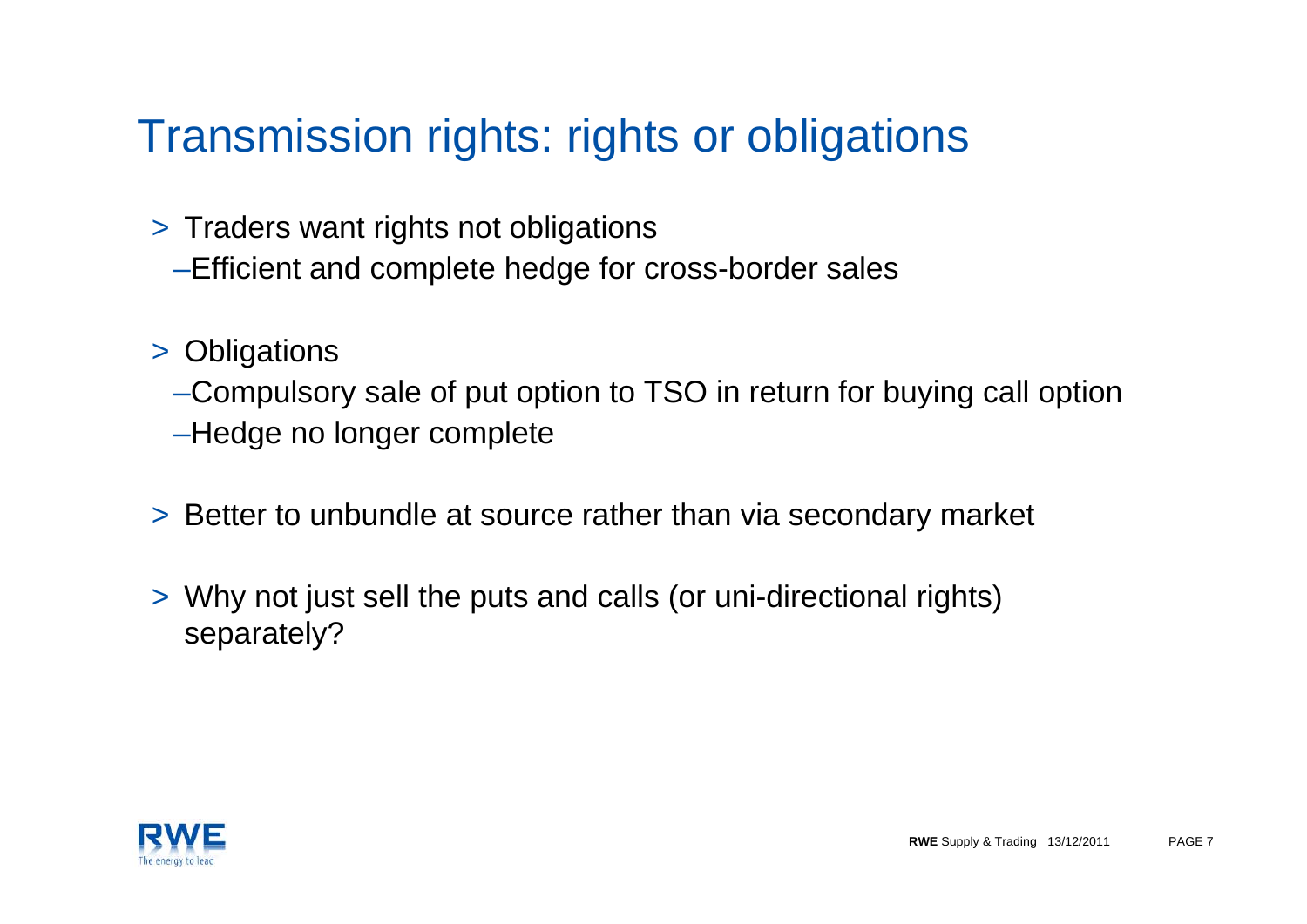### Transmission rights: commercial and regulatory issues

- > Rights hedge market risk, but not credit risk and liquidity risk
- > FTRs are derivatives (PTRs might be)
- > FTRs (or indeed PTRs) could become financial ("MIFID") instruments
	- $-$  Licensing requirements
	- $-$  Prudential capital
	- Market conduct regime
- > OTC derivatives regulation ("EMIR") require mandatory clearing of all standardised derivatives
	- $-$  Traders and TSOs required to post and manage collateral

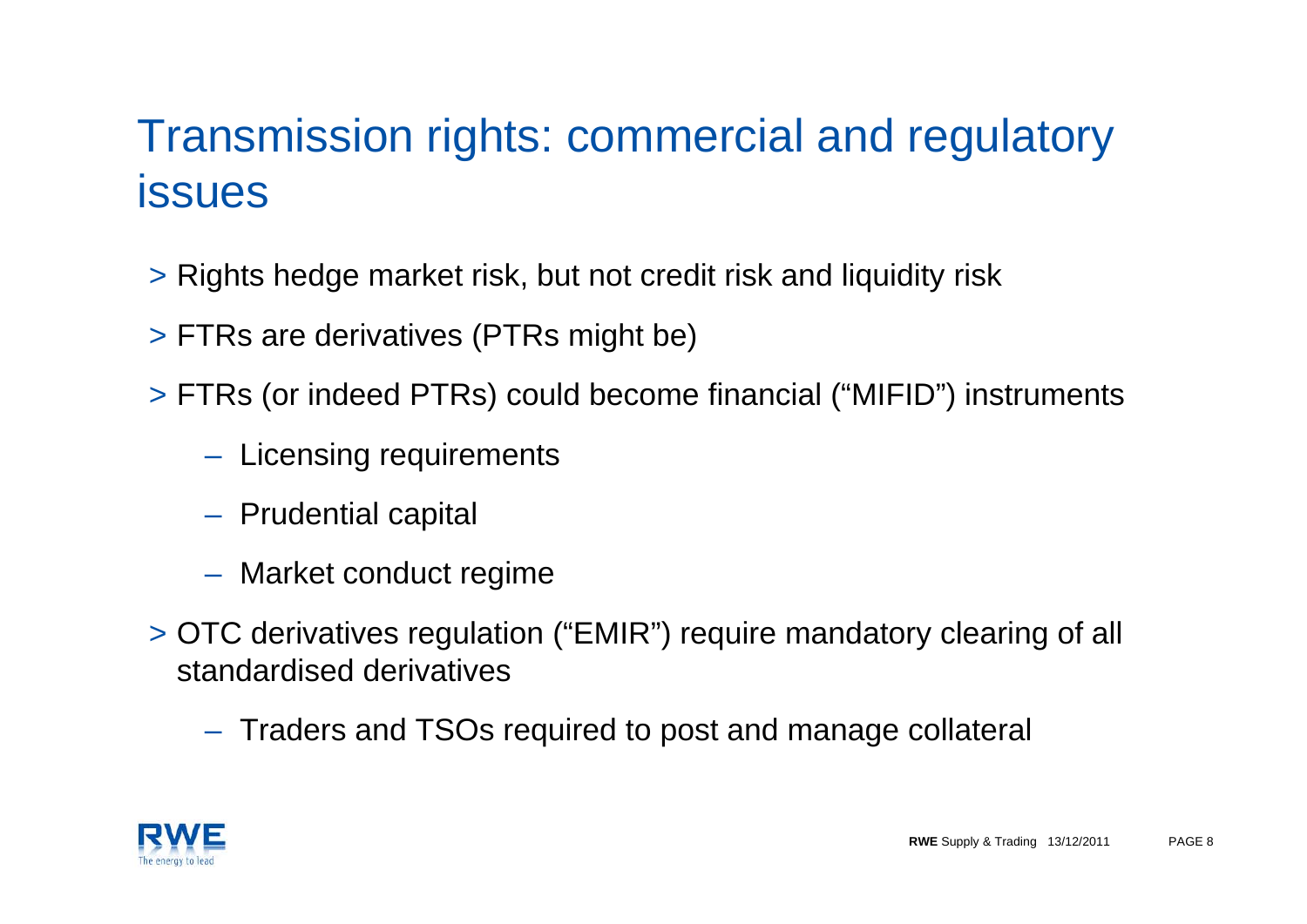#### Day-ahead market coupling

>Benefits have been oversold

- Single point "snapshot" of optimal allocation
- Inefficiency of explicit auctions down to timing differences
- > Not a panacea
	- Physical: capacity provision and calculation
	- –Commercial and regulatory: TSO forward sales

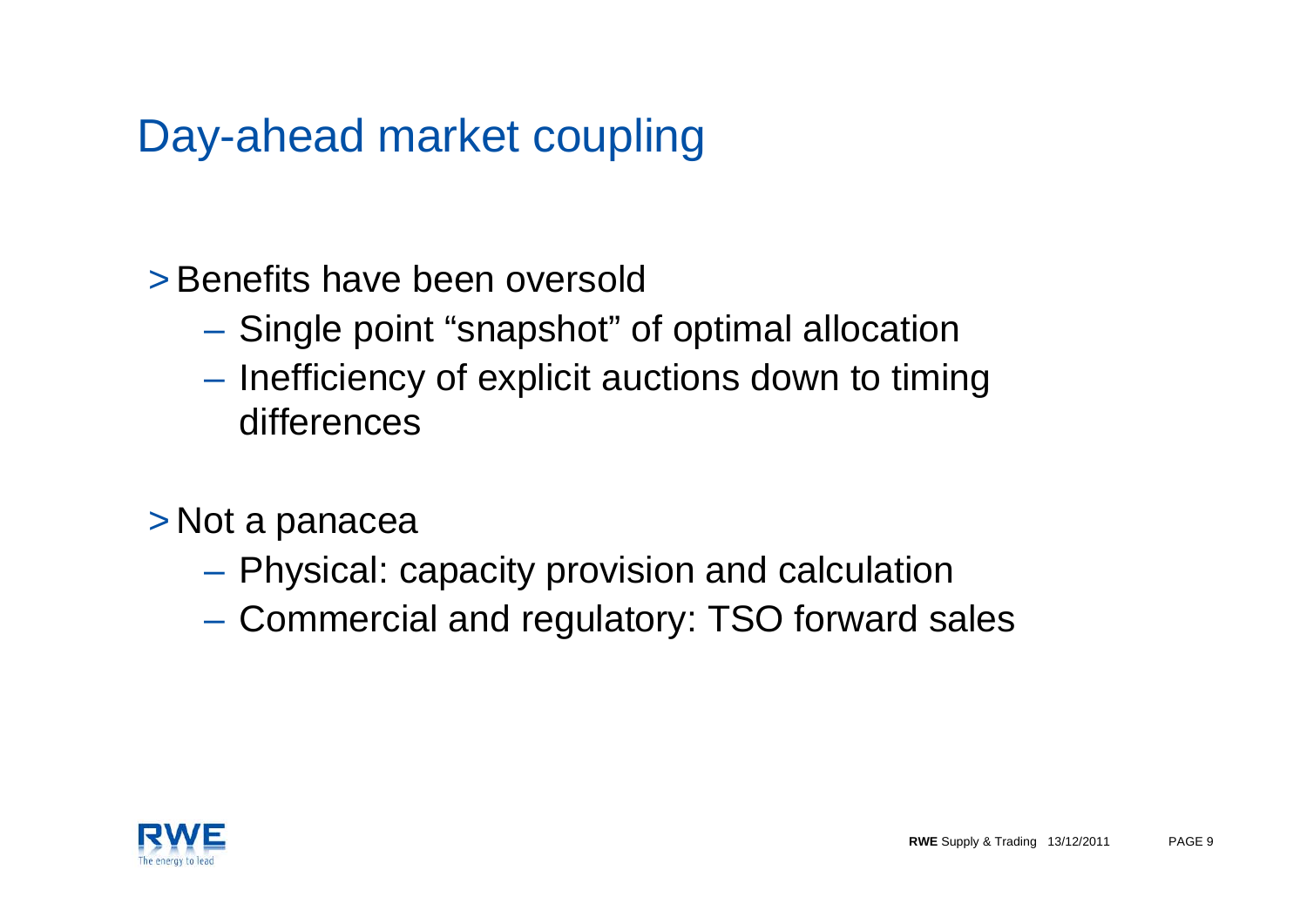#### How governance should be



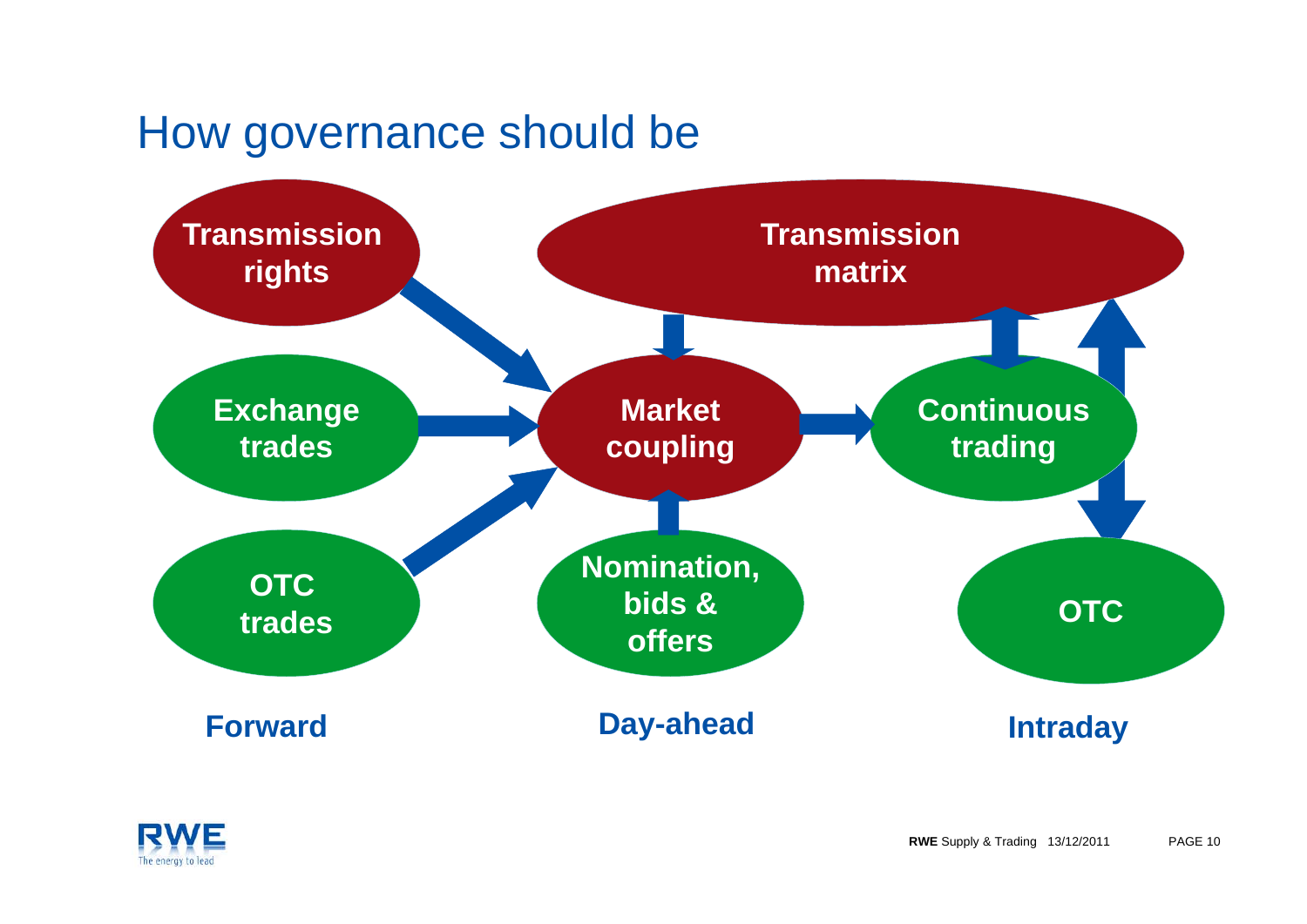#### Where governance is going…



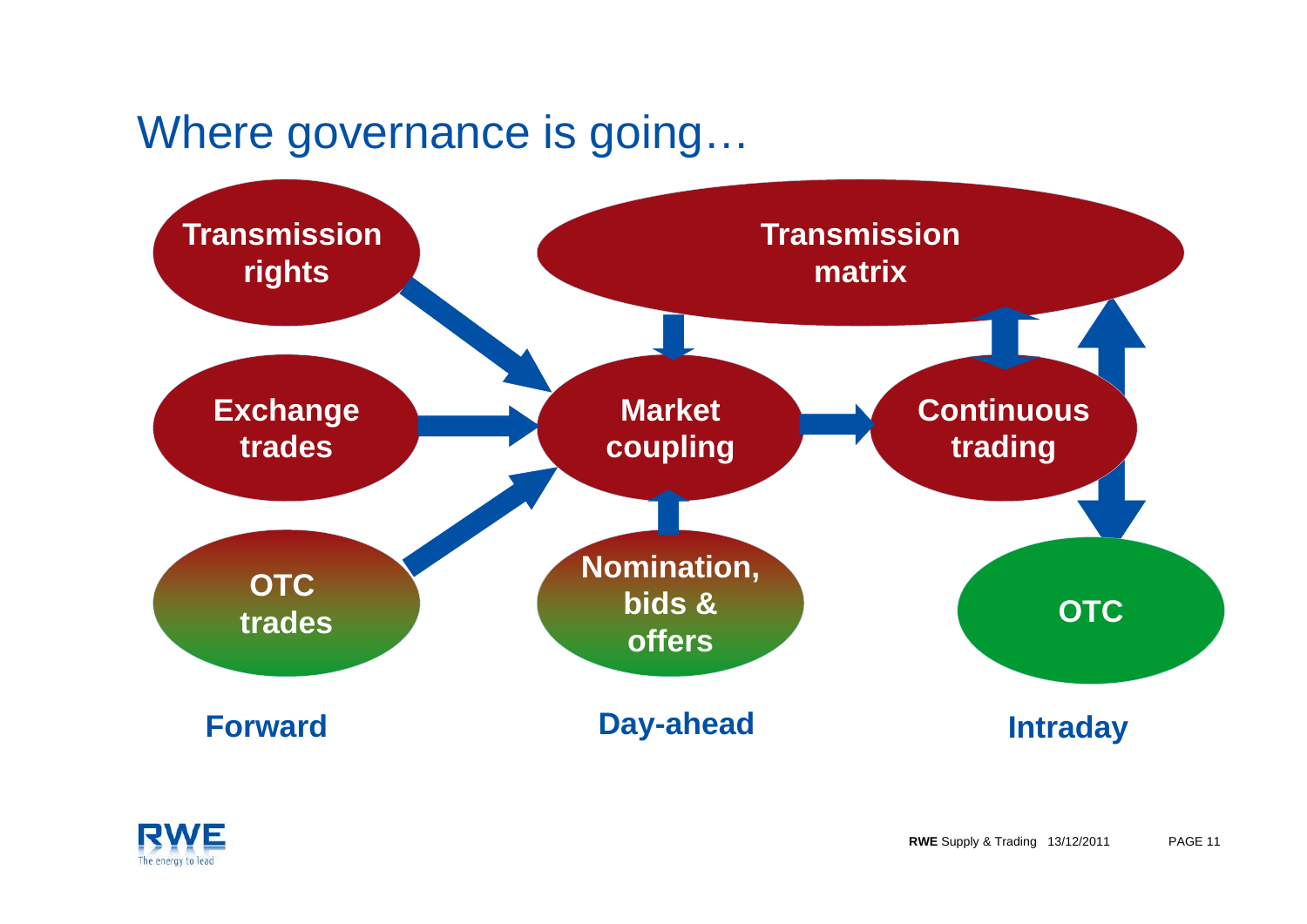

Higher fees, poorer service Lower liquidity Need to regulate spot exchanges?

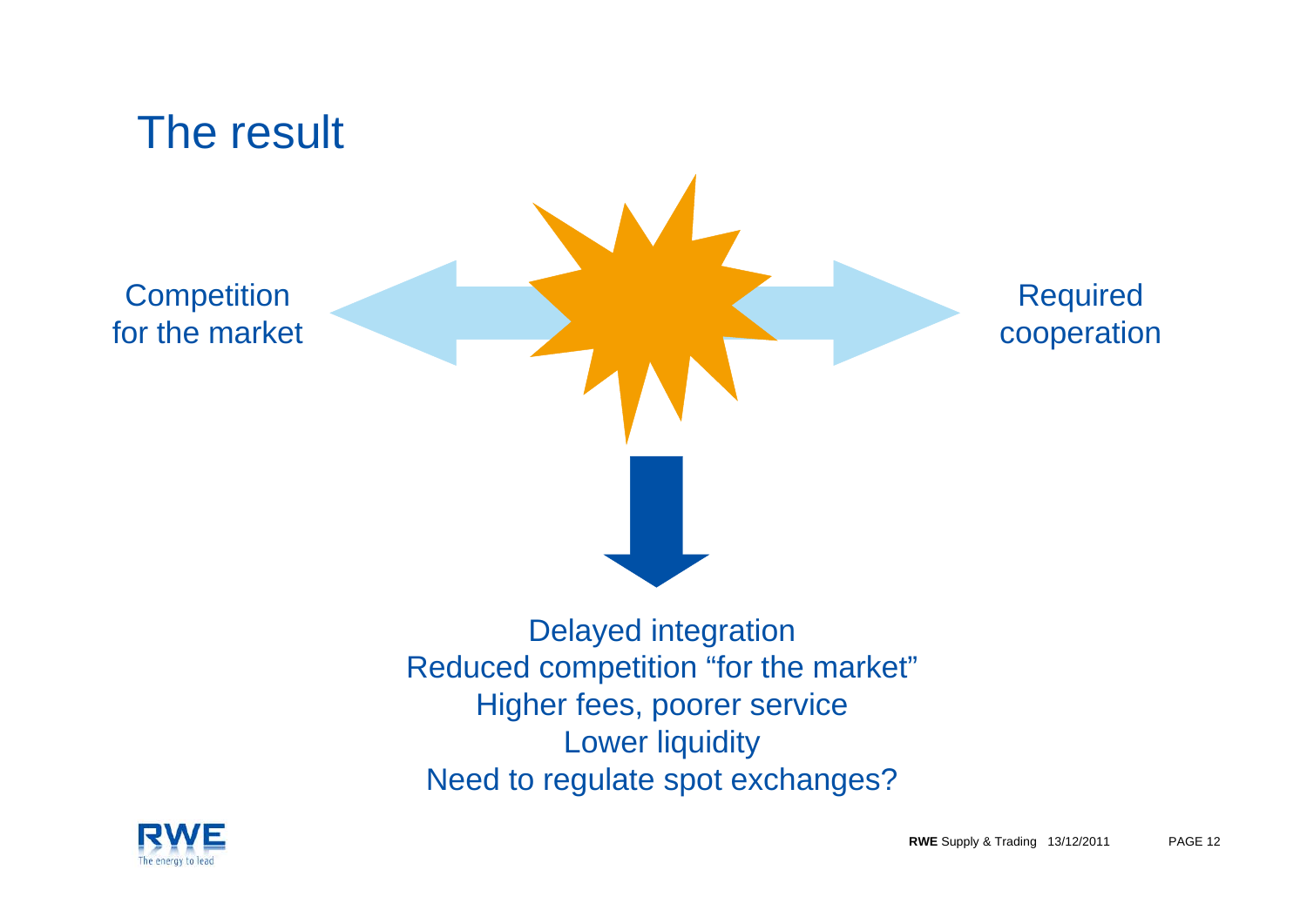#### Conclusions…

- > Target model represents significant progress in delivering the single market
- > Focus on forward transmission is particularly welcome, but
- > Target model only tackles part of requirements
- > Structural and governance issues may delay delivery of the target model

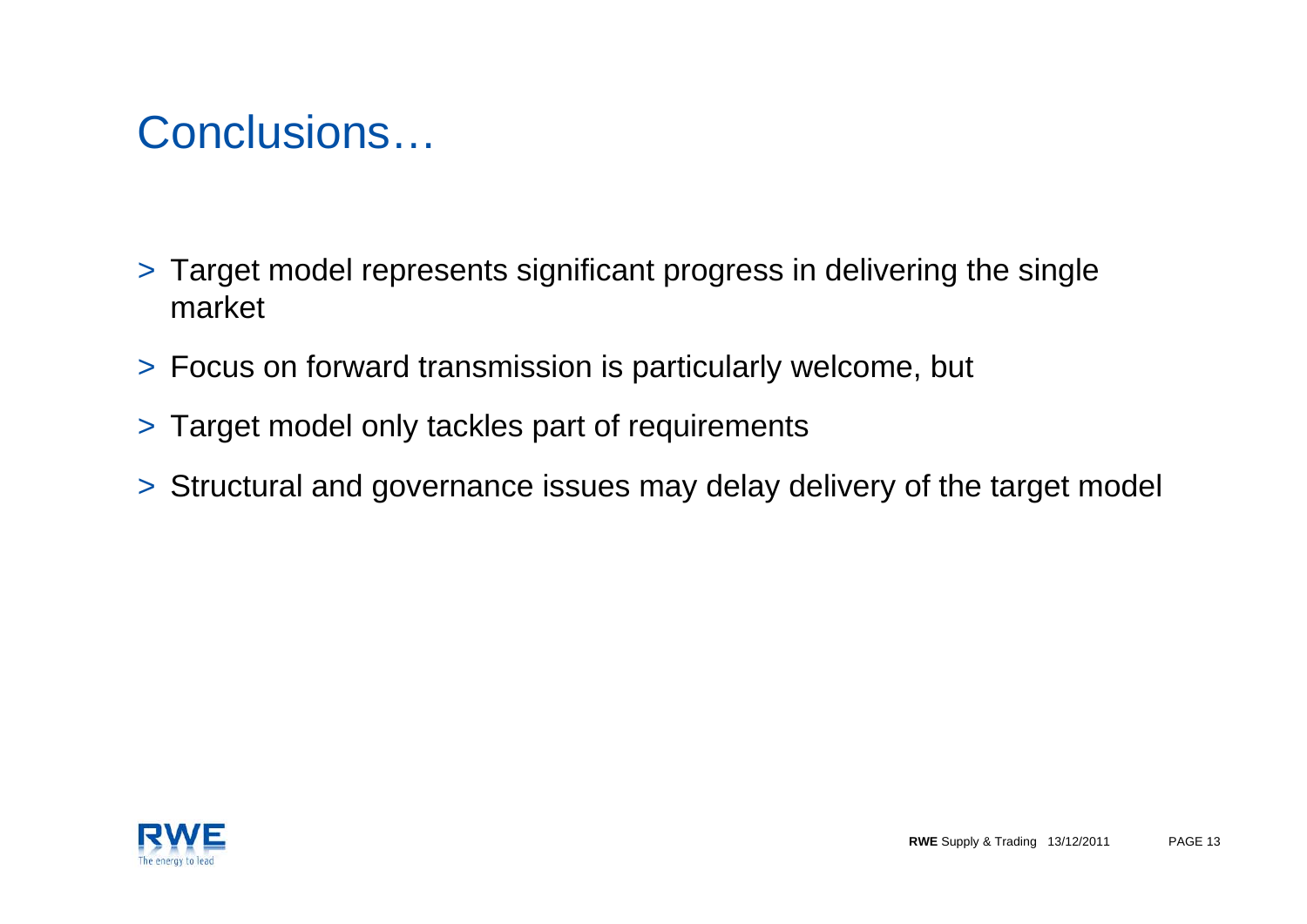#### … but the competitive world is endangered

- > Off-market subsidies and distortions
- > Non-market interventions
- > The vicious carbon pricing cycle
- > Tariff caps
- > Capacity markets

Let's hope the economic turmoil spurs a renewed drive for competition and efficiency ….